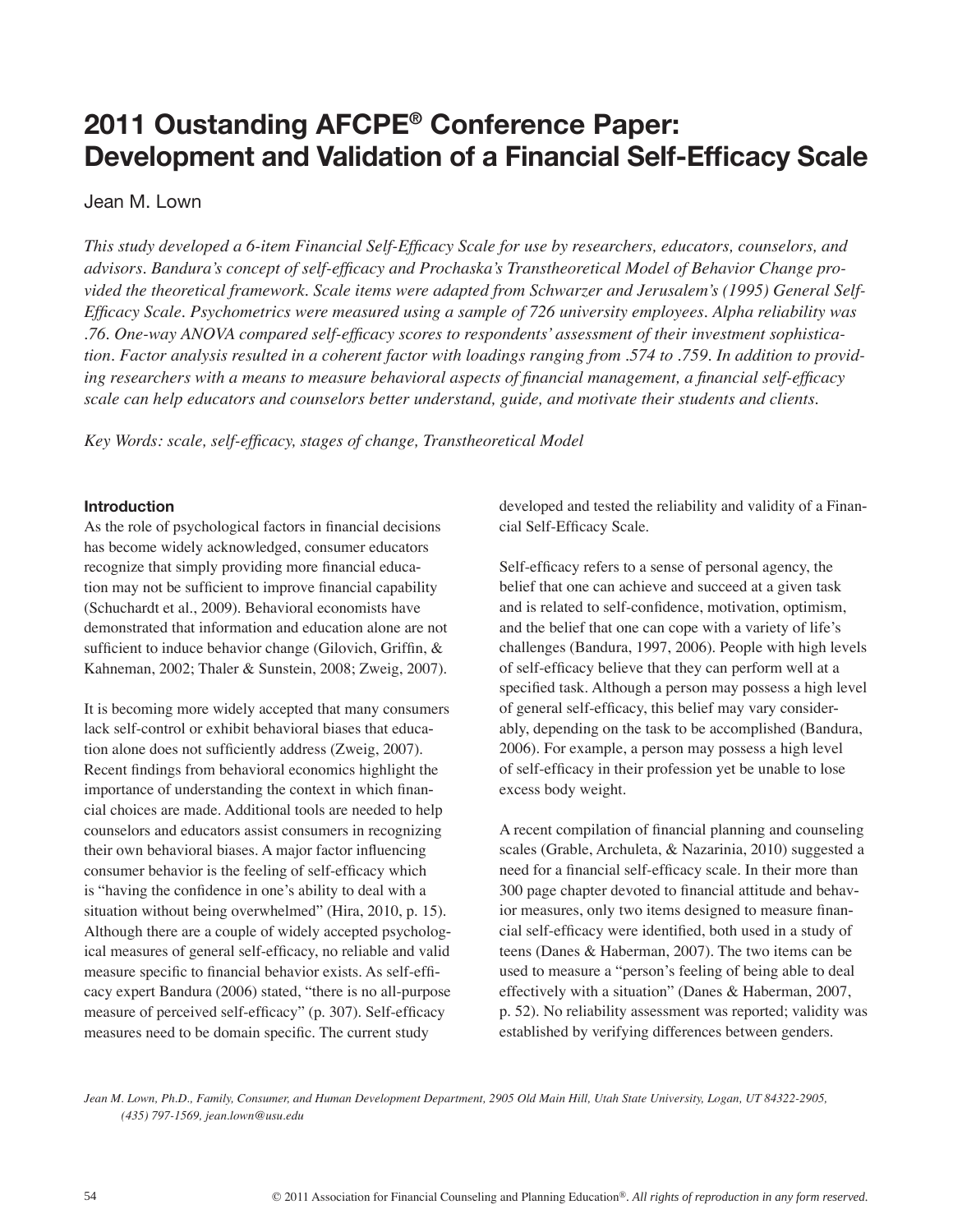Another indication of the need for psychometric scales relating to personal financial management comes from the report of the NEFE Quarter Century project which gathered financial literacy experts to review the past 25 years of research and outline an agenda for the future. Among the eight competencies identified by the team "as a basis for building a strong foundation for sustainable financial well-being" is "understanding personal beliefs and attitudes" (Hira, 2010, p. 10). One of the Quarter Century Project teams (Xiao et al., 2010) concluded that "financial behaviors are affected by a large number of internal factors such as personality, individual psychology and cognition, family history, and environment" (Hira, 2010, p. 11). The development of a financial self-efficacy scale will help consumers and the professionals who serve them to identify pathways and barriers to productive personal financial management.

The purpose of the current research was to develop a measure of financial self-efficacy and establish the validity and reliability of scores by comparing to related established measures within the context of the Transtheoretical Model (TTM) of Behavior Change. As the importance of behavioral factors becomes more widely recognized in influencing financial decisions and actions (Gilovich et al., 2002; Montier, 2007; Thaler & Sunstein, 2008; Zweig, 2007), such a measure will be useful to financial researchers, educators, advisors, and counselors. As Durban (2010) states, "the importance of behavioral research outcomes in understanding societal issues and providing public policy recommendations is both evident and necessary" (p. v). An assessment of financial self-efficacy will benefit researchers as they explore reasons why some persons are successful at managing their personal finances while others who have similar demographic and economic characteristics are not. Similarly, a short, easy to administer and score financial self-efficacy measure will be helpful to educators, counselor, and advisors who work directly with clients.

## **Review of Literature and Theoretical Framework**

Psychologists have long recognized that external variables and internal beliefs influence behavior. Being able to understand consumer beliefs regarding their financial selfefficacy could assist educators and counselors in moving individuals closer to making financial decisions that would be not only in their own self-interest but beneficial for the economy as well.

Bandura (1977, 1986, 1997) defined self-efficacy as a person's belief in their ability to succeed at specific tasks. One's perception of self-efficacy plays an important role in how one approaches challenges. The concept of selfefficacy is a central tenant of Bandura's social cognitive theory. According to Bandura (1997), persons with high levels of self-efficacy who have confidence in their ability to accomplish a task are more likely to accept rather than avoid a challenge and more likely to succeed.

Bandura's (1977, 1986, 1997) theory of self-efficacy offers implications for motivation. Self-efficacy is a belief in one's ability to produce desired results. Perceived self-efficacy reflects an optimistic belief in one's ability to succeed. Individuals with high levels of self-efficacy believe that they can accomplish difficult tasks and cope with adversity. Self-efficacy facilitates goal-setting, effort investment, persistence in the face of barriers, and recovery from setbacks. Self-efficacy can be regarded as a positive resistance resource factor. Self-efficacy is related to motivation and behavior and thus, is relevant to behavior change. The adage "knowing and not doing is equal to not doing" applies to consumer capability and behavior change. According to social cognitive theory, learners will be more likely to attempt, to persist, and to succeed at activities and tasks when they possess a strong sense of self-efficacy (Bandura, 1977, 1986, 1997). Failure to succeed at a task may be due, at least in part, to low levels of this sense of self-efficacy.

Self-efficacy refers to the assessments a person makes about her ability to activate the mental resources, motivation, and actions necessary to accomplish a specific task (Gist & Mitchell, 1992). Bandura and Wood (1989) maintained that self-efficacy is related to feelings of personal control and suggest that low self-efficacy may cause a person to focus on potential failure rather than possible success. Research has shown that self-efficacy influences a number of employment-related behaviors and attitudes, including goal aspiration, commitment, and performance (Gist, 1987), which may apply to personal finances as well.

Within the past decade, consumer researchers have embraced the study of behavioral aspects of consumption and financial management (Hira, 2010). Numerous researchers (i.e., Seiling & Shockey, 2006; Xiao et al., 2004) have grounded their studies in Prochaska's Transtheoretical Model (TTM) of Behavior Change. The TTM is based on the constructs of self-efficacy, decisional balance, and the process of behavior change (Prochaska, Norcross, & DiClemente, 1994).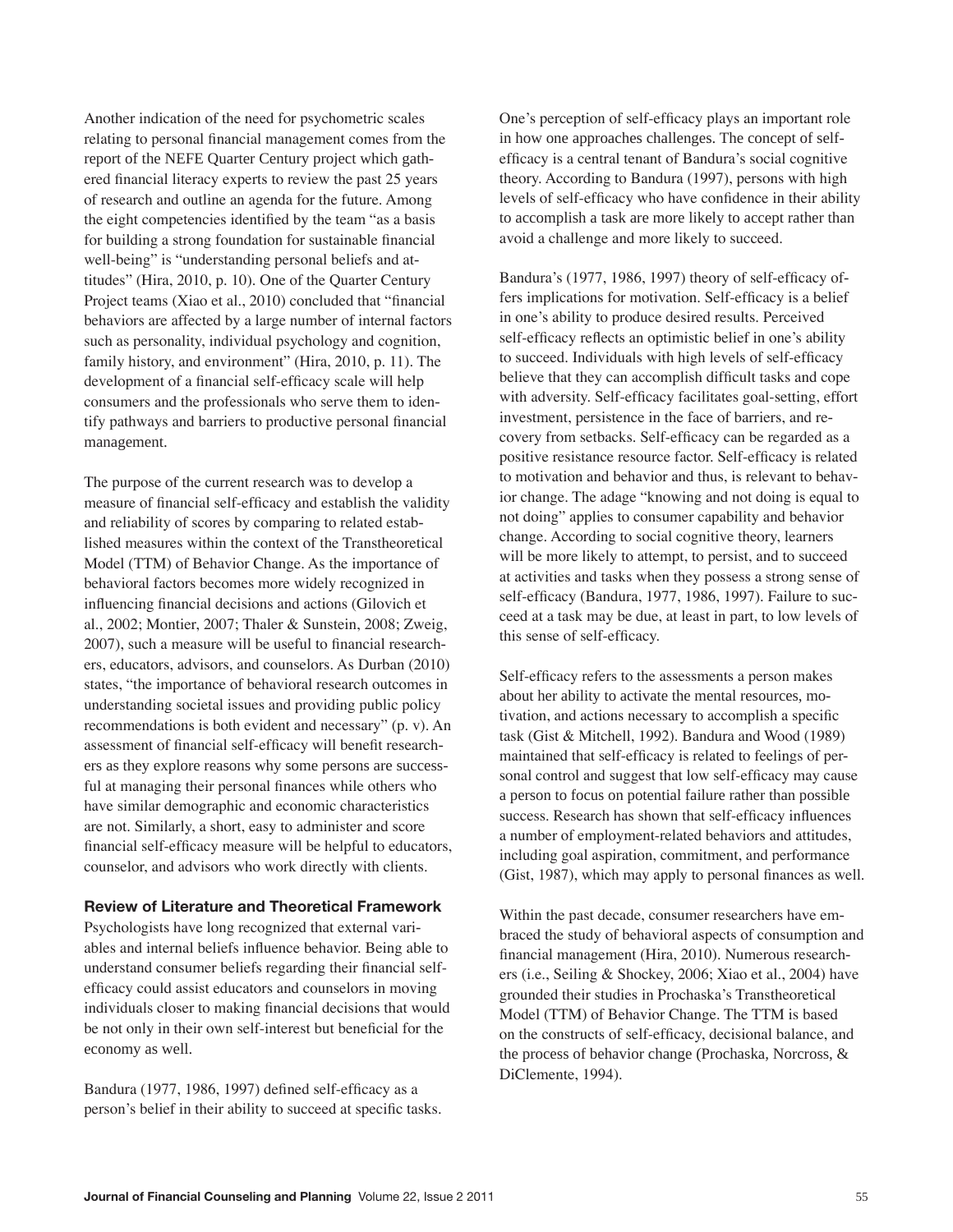As an example of recent interest in applying self-efficacy in the consumer field, Kinard and Webster (2010) measured self-efficacy of adolescents regarding unhealthy consumption behaviors using a 17-item general self-efficacy scale. The researchers found that self-efficacy "is a weak predictor of risk behaviors viewed positively by peer groups" (p. 39-40). However, Kinard and Webster concluded that the lack of significance for self-efficacy in their study may be due to the use of a general scale rather than a specific measure. They recommend comparing the validity of general self-efficacy measures to "context-specific measures" (p. 40). An additional concern they identified is the extensive length of the measure they used (17 items).

Tokunaga (1993) investigated whether theory and research in consumer behavior, psychology, and substance abuse can distinguish between consumers who do or do not use consumer credit effectively. The goal of his study was to develop an integrative profile of people with credit-related problems, with a focus on the additional predictive ability of psychological variables. Among other psychological factors, credit abusers had lower self-efficacy and greater anxiety concerning their finances than successful credit users. Tokunaga (1993) concluded that psychological variables such as self-efficacy significantly increase the ability to distinguish between prudent and unhealthy credit users. Tokunaga (1993) also found that data on psychological variables can help predict who is likely to have credit problems.

Engleberg (2007) studied the link between economic self-efficacy (confidence in being able to cope with a rapidly changing economy) and money attitudes among young adults. The research revealed a link between economic self-efficacy and saving, as well as positive economic attitudes. Being able to discriminate between low and high levels of economic self-efficacy suggest that the interaction between psychological factors and economic self-efficacy can help young adults cope with rapid economic change (Engleberg, 2007).

One attempt to develop a financial self-efficacy scale (Dietz, Carrozza, & Ritchey, 2003) proved less than successful, perhaps because it contained only three items based on the Pearlin global mastery scale, which does not specifically measure self-efficacy. The researchers concluded that, contrary to their hypothesis, using their 3-item measure, gender was not related to the use of private retirement plans. Dulebohn and Murray (2007) studied investment decision-making behavior in retirement plans with a

sample of higher education employees. They measured respondents' perceptions of self-efficacy using four items specific to investment and retirement planning. Dulebohn and Murray concluded with a recommendation for boosting investment self-efficacy in addition to providing more investment education.

Schwarzer and Jerusalem (1995) developed a general selfefficacy scale that has been validated in 30 countries. They also provided guidance and encouragement for researchers to adapt their measure for specific concerns such as health by noting that self-efficacy has a recognized beneficial influence on health behavior and status. Grembowski et al. (1993) extended the research linking positive health behaviors to self-efficacy with a study of older adults, concluding that high self**-**efficacy is linked to better health. Their study also concluded that interventions designed to increase self-efficacy can also improve health.

Clearly there is a need for a concise measure of financial self-efficacy for use by consumer researchers, educators, counselors, and advisors. Consumer educators and researchers concur that there is a need for more attention to psychological aspects of consumer behavior (Durban, 2010; Grable et al., 2010; Hira, 2010; Xiao et al., 2010). The current study extends the relationship between selfefficacy and physical health established by Grembowski et al. (1993) to financial health by adapting Schwarzer and Jerusalem's (1995) general self-efficacy scale to include personal finances.

# **Research Purpose and Rationale**

The purpose of this study was to develop a measure of self-efficacy specific to financial behavior. A financial self-efficacy scale has the potential to help educators and counselors better understand, guide, and motivate their students and clients. In a research context, a financial self-efficacy measure can be valuable to investigators desiring to measure behavioral aspects of personal financial management. For example, when evaluating financial education program effectiveness, it would be valuable to know the self-efficacy levels of participants. A program may be very successful in motivating behavior change with subjects who start with high levels of financial self-efficacy, yet the same curriculum may fail to achieve its objectives with learners with low financial self-efficacy.

# **Methods**

The instrument developed for the current study is based on the 10-item General Self-Efficacy Scale (GSES)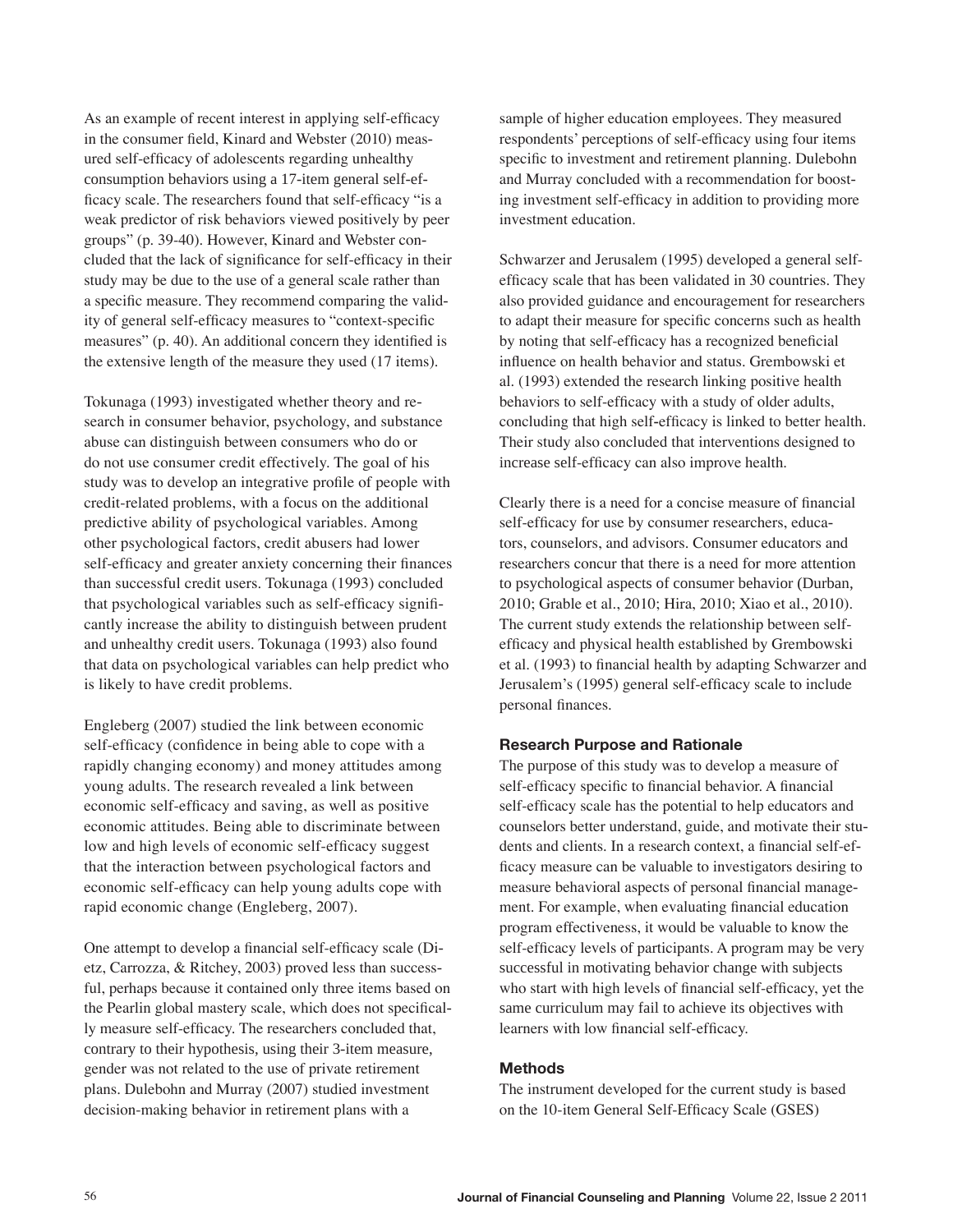(Schwarzer & Jerusalem, 1995). Their uni-dimensional scale has been validated in 30 countries with Cronbach's alphas ranging from .76 to .90. Criterion-related validity for the GSES was documented in studies which found positive correlations with favorable emotions, optimism, and satisfaction with work. Negative correlations with depression, anxiety, stress and burnout, as well as health complaints were confirmed (Schwarzer & Jerusalem, 1995). Because the GSES is a general measure, it does not assess specific behavior; thus, it is necessary to add items that relate to the particular concept being measured (Bandura, 2006).

The financial self-efficacy scale was modeled directly on the GSES and Schwarzer's (2010) health self-efficacy scale by incorporating specific references to financial management in six of the original 10 statements. Four of the original GSES items were retained. Statements addressed how respondents manage certain financial problems and how they cope with setbacks. Subjects were instructed to respond to each statement using a Likert-type scale:  $1 = not true$  at all,  $2 = hardly true$ ,  $3 =$  moderately true, and  $4 =$  exactly true. All items are listed in the Appendix.

The general self-efficacy items were scored from  $1=$  not at all true, to  $4 =$  exactly true; the financial statements were reverse scored so that a higher score corresponds to a higher level of perceived self-efficacy. Total scores on all ten items can range from 10 to 40; scores on the six financial self-efficacy statements can range from 6 to 24. According to Schwarzer and Jerusalem (1995), it is equally appropriate to sum the responses to obtain a total score or to calculate a mean score.

Data were collected online in November 2009 using Survey Monkey from employees of a large state university as part of a larger study of financial planning. The study was approved by the university's Institutional Review Board. The Human Resources Office provided current email addresses of employees and sent a notification letter through campus mail informing employees of the study and encouraging their participation.

Internal consistency reliability was measured using Cronbach's alpha. A number of methods were used to assess the validity of the Financial Self-Efficacy Scale (FSES). To assess criterion-related validity, responses to the FSES were correlated with the Retirement Personality Type (RPT) measure, a self-perception measure of investment sophistication and financial confidence (Employee Benefit Research Institute [EBRI], 2000). The Retirement Confidence Survey (EBRI, 1999) describes the five RPTs: *Planners* are disciplined savers who are willing to take investment risks and also have estimated how much they need for a comfortable retirement. *Savers* are similar to planners in that they are saving for retirement, but they are less willing to take investment risks. *Strugglers* think planning for retirement takes too much time and that if they just save some money they will be comfortable. *Impulsives* believe a comfortable retirement is possible but only about half are saving for retirement. *Deniers* feel it is pointless to plan for retirement because it is too far away and/or planning takes too much time and effort. Deniers avoid financial risks and are likely to be older and lower income (EBRI, 1999).

One-way analysis of variance (ANOVA) was also used to assess validity. In general, ANOVA is used to examine the relationship between multiple independent (classification) variables and a dependent variable (FSES). It was hypothesized that the more sophisticated and self-confident the investor, the higher the FSES score. A second hypothesis was that planners and savers would score higher on the FSES than strugglers, impulsives, and deniers.

As part of the validation process, factor analysis was used to determine the extent to which financial self-efficacy is similar to or different from general self-efficacy. Factor analysis is a statistical method to analyze relationships (correlations) among variables and to explain the common underlying constructs or factors (Kim & Mueller, 1978). Factor analysis condenses a large number of variables into a smaller number of factors or constructs. The correlations between the individual variables indicate shared or separate factors, thus helping to verify the conceptualization of the construct. The factor analysis used principal components analysis with varimax rotation and Kaiser normalization.

#### **Results**

Surveys were sent to 1,720 university employees; 726 responses were received for a response rate of 42.2%. As shown in Table 1, men constituted 54.6% of the sample. Most respondents (79.3%) were married with household incomes of \$50,000 or more. Respondent ages ranged from 23 to 84 with a mean of 47.2 years and a median of 48. Reflecting university employee composition, there was little ethnic diversity and three quarters of respondents had earned graduate degrees. The most common Retirement Personality Type (RPT) was planner (53.1%), followed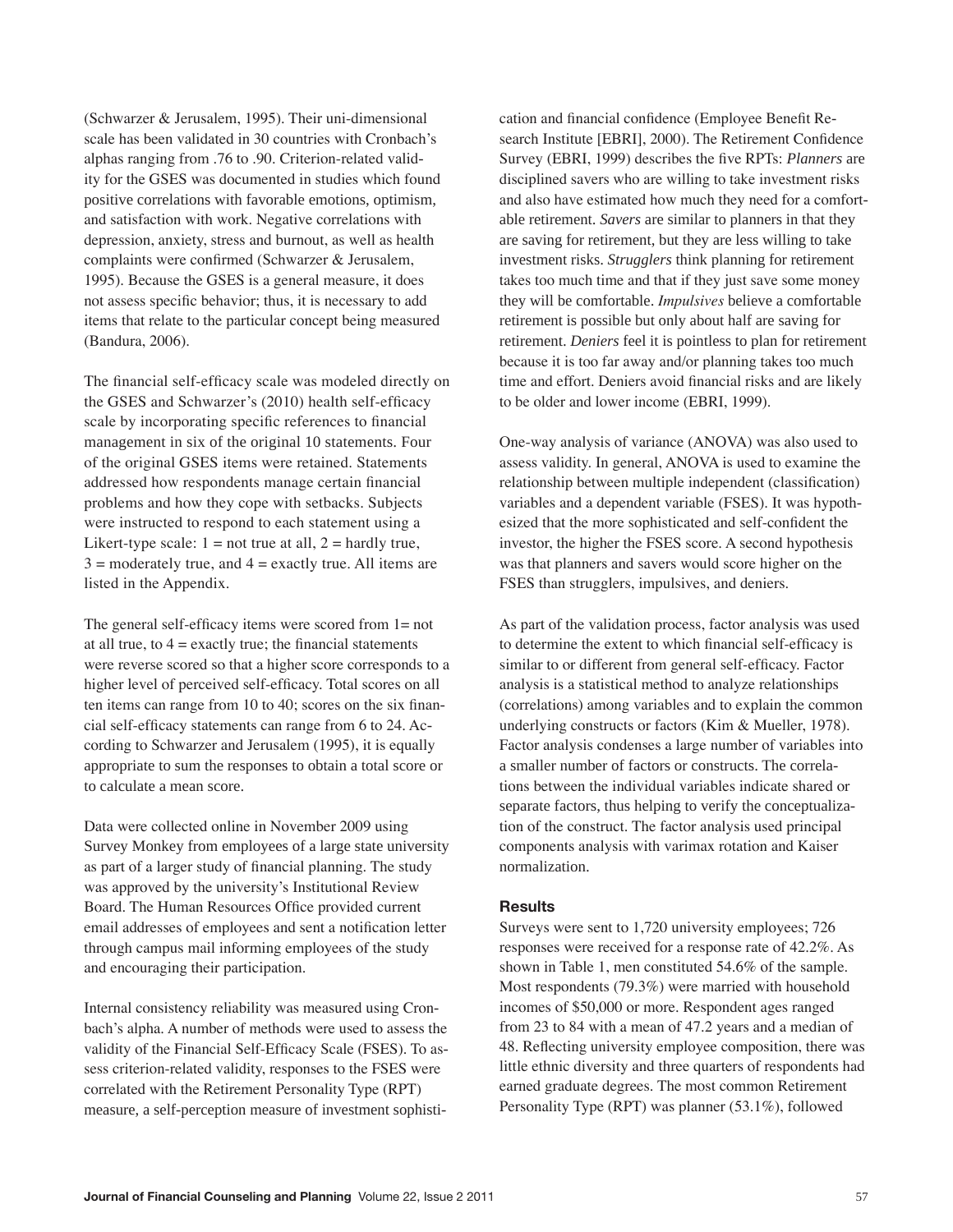#### **Table 1. Demographic Characteristics**

| <b>Variable</b>                | $\boldsymbol{n}$ | $\%$ | <b>Variable</b>                 | $\boldsymbol{n}$ |
|--------------------------------|------------------|------|---------------------------------|------------------|
| Gender                         |                  |      | Education                       |                  |
| Men                            | 335              | 54.6 | Some college/technical training | 18               |
| Women                          | 278              | 45.4 | Bachelor's degree               | 132              |
|                                |                  |      | Master's degree                 | 202              |
|                                |                  |      | Ph.D./professional degree       | 264              |
| Marital status                 |                  |      | Retirement planning type        |                  |
| Married                        | 47               | 79.3 | Denier                          | 47               |
| Living together/partnered      | 22               | 3.6  | Struggler                       | 25               |
| Widowed                        | 6                | 1.0  | Impulsive                       | 83               |
| Divorced                       | 37               | 6.0  | Saver                           | 125              |
| Separated                      | 6                | 1.0  | Planner                         | 317              |
| Never married                  | 56               | 9.1  |                                 |                  |
| Age                            |                  |      | Type of investor                |                  |
| Less than 45                   | 248              | 40.9 | Sophisticated                   | 47               |
| 45-54                          | 160              | 26.4 | Average                         | 222              |
| 55-65                          | 179              | 29.5 | Simple                          | 306              |
| Over <sub>65</sub>             | 19               | 3.1  | I know nothing                  | 167              |
| Ethnic group                   | $\mathbf{1}$     |      | Household income                |                  |
| American Indian/Alaskan Native | 12               | 0.2  | Less than \$25,000              | 8                |
| Asian/Pacific Islander         | $\overline{4}$   | 2.0  | \$25,000 to less than \$50,000  | 106              |
| Black/African-American         | 13               | 0.7  | \$50,000 to less than \$75,000  | 141              |
| Hispanic/Latino                | 576              | 2.1  | \$75,000 to less than \$100,000 | 138              |
| White or Caucasian             | $\overline{7}$   | 94.0 | \$100,000 or more               | 213              |
| Other                          |                  | 1.1  |                                 |                  |

by saver (20.9%), impulsive (13.90%), denier (7.7%), and struggler (4.1%). Despite the high proportion of planners and savers in the sample, when asked how sophisticated they considered their investments skills, only 6.3% of respondents considered themselves sophisticated; 29.9% rated themselves as average. The largest group (41.2%) identified themselves as having only a very basic knowledge of investing while more than one fifth (22.5%) admitted that they know nothing about investing. About half of the respondents (49.3%) were very confident in their ability to manage their investments in retirement while

13.6% were confident. About one fourth (23.4%) were not too confident, 10.3% were not at all confident, while 3.4% were not sure.

 2.9 21.4 32.8 42.9

 7.9 4.2 13.9 20.9 53.1

 6.3 29.9 41.2 22.5

 1.3 17.5 23.3 22.8 35.2

Scores on the six financial self-efficacy items ranged from 6 to 24 with a mean score of 17.0 and Cronbach's alpha reliability of .76. The Pearson *r* correlation between the six financial self-efficacy items and the four general selfefficacy items was .373 ( $p < .001$ ). This low correlation indicates that the financial self-efficacy and general selfefficacy items were measuring different constructs.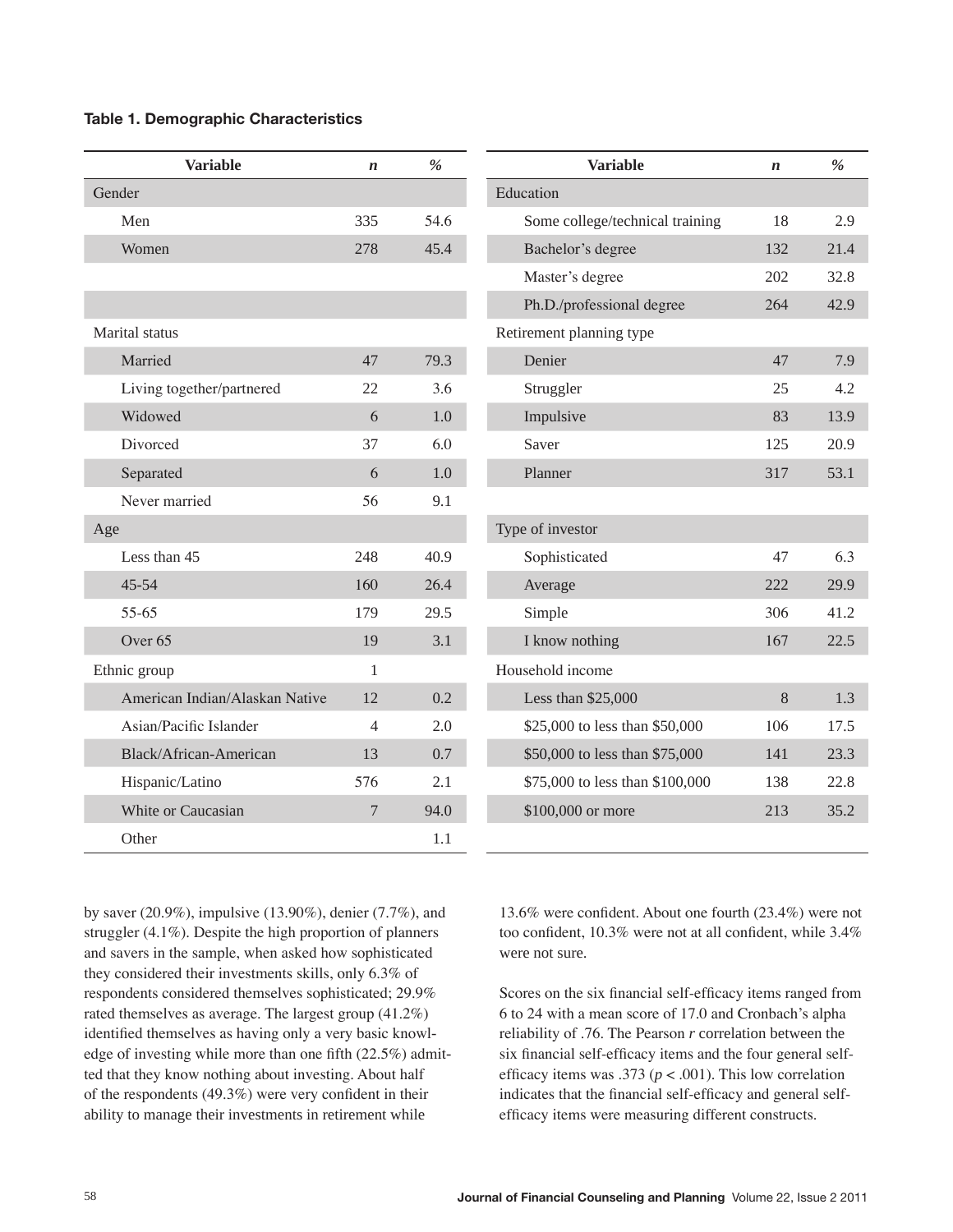| <b>Source</b>  | at  | SS       | МS      |          |
|----------------|-----|----------|---------|----------|
| Between groups |     | 1496.701 | 374.175 | 39.862** |
| Within groups  | 589 | 5528.830 | 9.387   |          |
| Total          | 593 | 7025.530 |         |          |

# **Table 2. One-Way Analysis of Variance for Retirement Personality Type and Financial Self-efficacy**

\*\* $p < .01$ .

# **Table 3. Factor Analysis: Initial Component Matrix**

|                                       | <b>Component 1</b> | <b>Component 2</b> |
|---------------------------------------|--------------------|--------------------|
| Hard time solving financial challenge | 0.741              |                    |
| Progress toward my financial goals    | 0.675              | 0.351              |
| Stick to spending plan                | 0.633              | 0.344              |
| Coping with unexpected events (GSE)   | $-0.624$           | 0.104              |
| Lack confidence in managing finances  | 0.624              |                    |
| Use credit for unexpected expenses    | 0.599              | 0.273              |
| Worry about money in retirement       | 0.577              | 0.122              |
| Solve difficult problems (GSE)        | $-0.334$           | 0.708              |
| Solve most problems (GSE)             | $-0.395$           | 0.658              |
| Remain calm (GSE)                     | $-0.410$           | 0.513              |

*Note.* GSE = general self-efficacy.

# **Table 4. Factor Analysis: Rotated Component Matrix**

|                                       | <b>Factor 1: Financial self-efficacy</b> | <b>Factor 2: General self-efficacy</b> |
|---------------------------------------|------------------------------------------|----------------------------------------|
| Progress toward my financial goals    | 0.759                                    |                                        |
| Stick to spending plan                | 0.719                                    |                                        |
| Hard time solving financial challenge | 0.697                                    | $-0.260$                               |
| Use credit for unexpected expenses    | 0.658                                    |                                        |
| Lack confidence in managing finances  | 0.592                                    | $-0.207$                               |
| Worry about money in retirement       | 0.574                                    | $-0.134$                               |
| Coping with unexpected events (GSE)   | $-0.521$                                 | 0.358                                  |
| Solve difficult problems (GSE)        |                                          | 0.783                                  |
| Solve most problems (GSE)             |                                          | 0.763                                  |
| Remain calm (GSE)                     | $-0.154$                                 | 0.638                                  |

*Note.* GSE = general self-efficacy.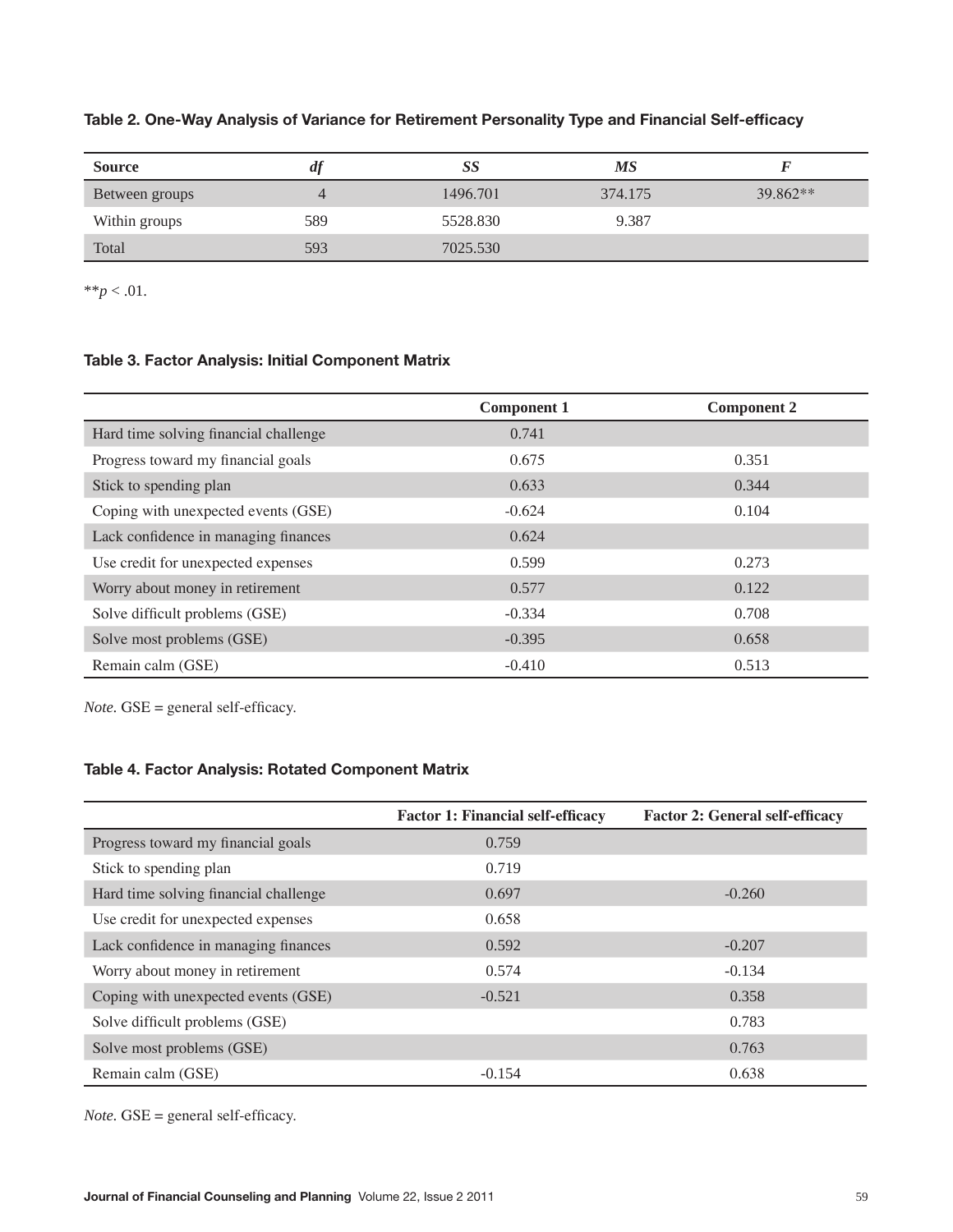A one-way ANOVA compared self-efficacy scores to respondents' assessment of their perceived level of investment sophistication. As anticipated, there is a clear relationship with "sophisticated" investors scoring 19.3 on financial self-efficacy, "average" investors scoring 18.5, "simple" investors scoring at the overall mean of 17.0, and "know nothings" scoring 15.0. The ANOVA was significant  $(p < .01)$ .

Financial self-efficacy scores were expected to correlate with level of confidence in being able to manage money to last for their lifetime (in retirement) as measured with a 4-point confidence scale. Financial self-efficacy mean scores ranged from 13.5 for those "not at all confident" to 20.2 for the "very confident." The ANOVA was significant  $(p < .01)$ .

Mean financial self-efficacy scores for the five Retirement Personality Types were: deniers (15.4), impulsives (14.0), strugglers (14.7), savers (17.4) and planners (18.4). The deniers had the largest standard deviation (3.85). The overall ANOVA was significant  $(p < .01)$ , with planners and savers scoring above the financial self-efficacy mean while strugglers, impulsives, and deniers scored below the mean of 17.0 (see Table 2). With the exception of the deniers, the financial self-efficacy scores progressed as expected with planners scoring highest. Strugglers, impulsives and deniers all scored lower than planners and savers. The mean FSES scores for planners and savers were each significantly different from the other four RPTs.

As further evidence of the criterion-related validity of the scale, mean financial self-efficacy scores increased with educational level as follows: some college (15.4), bachelor's degree (16.6), master's degree (16.8), and doctorate or professional degree (17.9). The one-way ANOVA was significant ( $p < .01$ ). The Pearson  $r$  correlation between financial self-efficacy and age (.084) was positive and significant ( $p < .04$ ) as was risk tolerance ( $.366$ ;  $p < .01$ ).

The factor analysis used principal components analysis with varimax rotation. The initial matrix of the factor analysis is presented in Table 3. The four GSES items were negatively correlated with the financial self-efficacy statements. The total variance explained by component one is 29.9% with 18.6% explained by component two.

The rotated component matrix which resulted in two distinct factors is shown in Table 4. The rotation converged in three iterations using varimax rotation with Kaiser

normalization. The six financial self-efficacy items were all strongly correlated with each other, with factor loadings ranging from .574 (worry about money in retirement) to .759 (progress toward goals). The four general selfefficacy items constituted the second factor. The factor loadings for three of the general self-efficacy statements ranged from .638 to .783; the fourth general self-efficacy item (coping with unexpected events) had a factor loading of .358 with the general items and -.521 with the financial statements. Half (51%) of the total variance in self-efficacy scores was explained by the two factor solution.

#### **Discussion and Implications**

Validity measures the degree to which an indicator measures what it is designed to measure. In reality it is not the instrument that is validated, but the measurement in relation to the purpose for which it was designed. "Strictly speaking, one does not assess the validity of an indicator, but rather the use to which it is being put" (Carmines  $\&$ Zeller, 1979, p. 12). Establishing reliability and validity is a matter of degree rather than an all or nothing decision. Comparisons to the GSES and RPT confirmed the criterion related validity of the Financial Self-Efficacy Scale (FSES) and supported the conceptual link to the TTM.

Based on the current study, the 6-item FSES demonstrates a high alpha reliability of .76, criterion-related and construct validity, and, as demonstrated by the factor analysis, the FSES is uni-dimensional, specifically measuring financial psychometric properties. According to the factor analysis, financial self-efficacy is different from general self-efficacy as measured by the GSES. The Pearson *r* correlation of .373 between the six financial self-efficacy items, and the four general self-efficacy items indicates that the two measures are moderately, positively related but that financial self-efficacy is different from general self-efficacy. The 6-item FSES overcomes the dual problems identified by Kinard and Webster (2010) of lacking concept specificity and being too long. The FSES is short and thus quick and easy to administer and score.

Nonetheless, no research is without limitations. Because the FSES was tested and validated with a small sample of very well educated, mostly Caucasian subjects from one region of the country, further testing is needed to see if the psychometric properties are sustained with more diverse audiences. Because the larger study from which the data were obtained focused on retirement planning, item six, "I worry about running out of money in retirement" was very appropriate. However, with a younger sample a more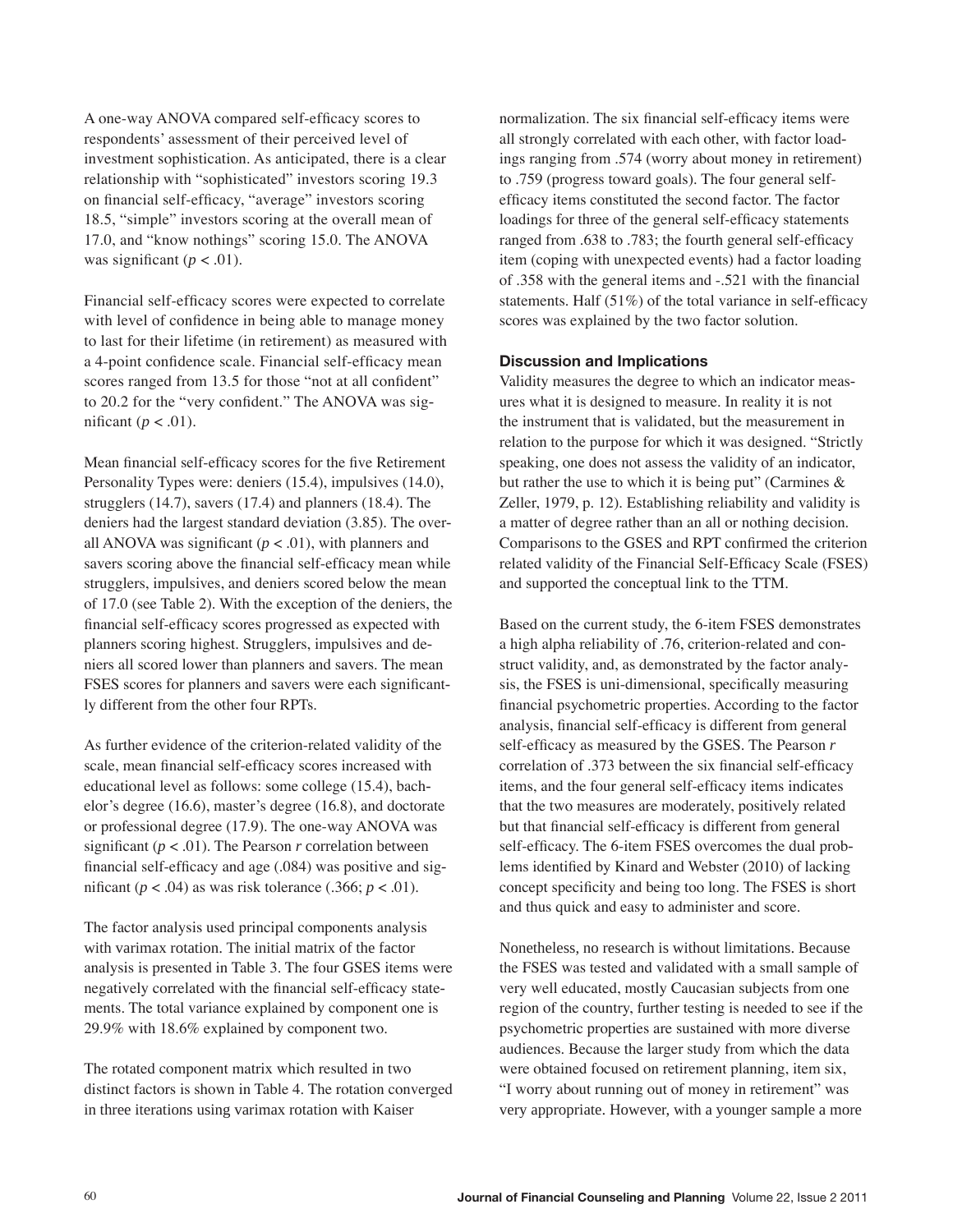suitable statement might be "I worry about money" or "I worry about having enough money." The FSES will benefit from further research with more diverse populations.

Following the recommendation of Schwarzer and Jerusalem (1995), there is no specific cutoff score for assessing self-efficacy, but the mean financial self-efficacy score for the six items is 17. So, until further testing establishes more specific benchmarks, scores can be conceptualized as near the mean (16-18) and above or below the mean.

The FSES can be used with adults in education, counseling, and research applications. If desired, the four GSES items can be used to help students or clients assess and compare their levels of both financial and general selfefficacy. Due to the references to spending plans, credit use, and concern about retirement, the scale is intended to be used with adults. A similar scale could be developed for use with adolescents.

Financial counselors and advisors can use the FSES to assess the extent to which their clients are likely to need supplemental support, encouragement, and attention to accomplish financial tasks. Counselors and educators might ask clients and students to answer the RPT questions in addition to the FSES to provide a more robust picture of psychometrics related to financial management. As described by the EBRI (1999), planners and savers are taking appropriate actions to plan for future financial security while strugglers, impulsives and deniers are behind where they need to be to ensure later life financial security. Essentially, planners and savers are at the action and maintenance stages in the TTM, while deniers, impulsives, and strugglers represent the precontemplation, contemplation, and preparation stages.

As conceptualized by the TTM, clients or students with low levels of financial self-efficacy are likely to need extra help, support, and reminders to accomplish tasks and achieve goals. In contrast, a counselor or advisor can have greater confidence that a client with a financial self-efficacy score higher than the mean of 17 will readily follow through on assigned tasks. Clients with low financial self-efficacy may require more of the counselor's time and attention. For example, when a low financial self-efficacy client nods their head in agreement that they will accomplish an assigned task, the counselor may want to follow up with a reminder phone call or email to encourage completion of the task.

For researchers, the FSES is well suited to program evaluation purposes. In addition to assessing knowledge and actions, a researcher can measure participant self-efficacy as well. For educational programs with multiple sessions, an educator could have participants fill out the measure as a pre-test and again at the end of the program to assess whether perceived financial self-efficacy improved as a result of the education. Consumers who lack the confidence that they can implement recommended financial tasks will need some role modeling and confidence building in addition to financial capability education.

Fostering higher levels of financial capability for Americans will take more than delivering effective educational programs (Hira, 2010). Especially during and after the great recession of 2007-2009, many Americans who lost employment or experienced problems paying their mortgage may lack the resources to implement recommended financial planning strategies. The psychological impact of the recession and lingering aftermath may also have reduced perceptions of financial self-efficacy. While it is too late to go back to the boom years of 2004-07 to assess financial self-efficacy prior to the great recession, collecting longitudinal data in the future could provide insight into how the collective consumer psyche is affected by economic booms and busts.

Persons with high levels of general self-efficacy have been shown to be more successful than those with low self-efficacy in coping with adverse circumstances (Park & Folkman, 1997). Consumer educators and counselors can use the FSES with students and clients to gain insight into some of the psychological processes that affect their ability to accomplish financial goals. Research is needed to determine the relationship between financial self-efficacy and coping skills for dealing with financial challenges and stress. Research in the health and exercise fields has demonstrated that self-efficacy can be boosted to encourage health promoting behaviors (Grembowski et al., 1993). Similar research is needed to determine the most effective strategies for fostering higher levels of financial self-efficacy (Schuchardt et al., 2009).

# **References**

- Bandura, A. (1977). Self-efficacy: Toward a unifying theory of behavior change. *Psychological Review, 84,* 191-215.
- Bandura, A. (1986). *Social foundations of thought and action: A social cognitive theory*. Englewood Cliffs, NJ: Prentice-Hall.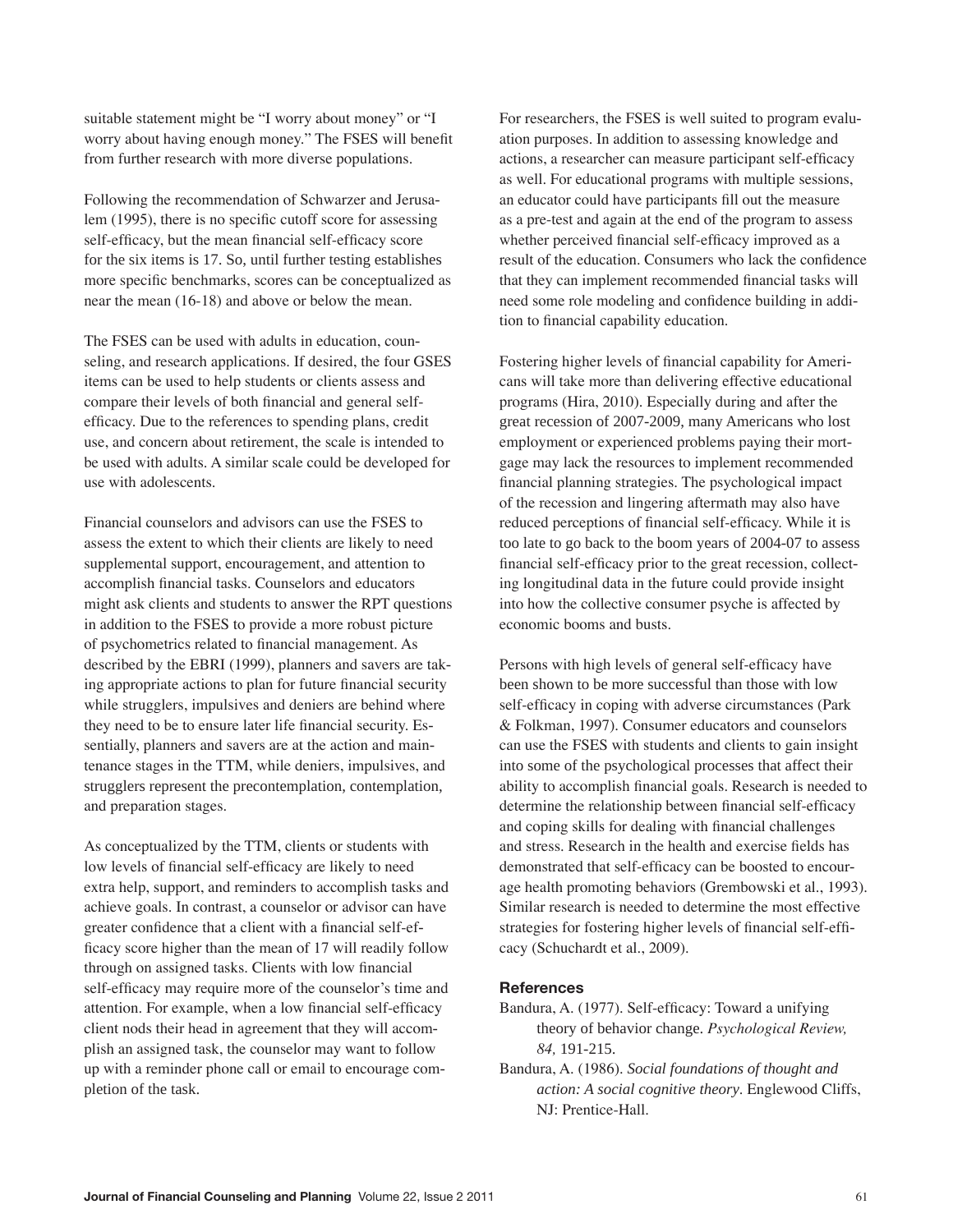Bandura, A. (1997). *Self-efficacy: The exercise of control.* New York: Freeman.

Bandura, A. (2006). Guide for constructing self-efficacy scales. In T. Urdan & F. Pajares (Eds.). *Self-efficacy beliefs of adolescents* (pp. 307-337). Charlotte, NC: Information Age Publishing.

Bandura, A., & Wood, R. (1989). The effect of perceived controllability and performance standards on selfregulation of complex decision making. *Journal of Personality and Social Psychology, 56*(5), 805-814.

Carmines, E. G., & Zeller, R. A. (1979). *Reliability and validity assessment.* Thousand Oaks, CA: Sage University Series on Quantitative Applications in the Social Sciences, No. 17.

Danes, S. M., & Haberman, H. R. (2007). Teen financial knowledge, self-efficacy, and behavior: A gendered view. *Financial Counseling and Planning, 18*(2), 48-60.

Dietz, B. E., Carrozza, M., & Ritchey, P. N*.* (2003). Does financial self-efficacy explain gender differences in retirement saving strategies? *Journal of Women & Aging*, *15*(4), 83-96.

Dulebohn, J. H., & Murray, B. (2007). Retirement savings behavior of higher education employees. *Research in Higher Education*, *48*(5), 545-582. DOI: 10.1007/ s11162-006-9038-z

Durban, D. B. (2010). *Forward.* In J. E. Grable, K. L. Archuleta, & R. R., Nazarinia (Eds.). *Financial planning and counseling scales* (pp. v-vi). New York: Springer.

Engleberg, E. (2007). The perception of self-efficacy in coping with economic risks among young adults: An application of psychological theory and research. *International Journal of Consumer Studies, 31,* 95-101.

Employee Benefit Research Institute. (1999). *The 1999 Retirement Confidence Survey (RCS) Summary of Findings.* Retrieved from http://www.ebri.org/pdf/ surveys/rcs/1999/rcssummary.pdf

Employee Benefit Research Institute. (2000). *The Retirement Personality Profiler.* Retrieved from http:// www.ebri.org/surveys/rcs/2000/profiler.htm

Gilovich, T., Griffin, D., & Kahneman, D. (Eds.). (2002). *Heuristics and biases: The psychology of intuitive judgment*. New York: Cambridge University Press.

Gist, M. E. (1987). Self-efficacy: Implications for organization behavior and human resource management. *Academy of Management Review, 12*(3), 472-485.

Gist, M. E., & Mitchell, T. R. (1992). Self-efficacy: Theoretical analysis of its determinants and malleability. *The Academy of Management Review, 17*(2), 183-212.

Grable, J. E., Archuleta, K. L., & Nazarinia, R. R. (Eds.). (2010). *Financial planning and counseling scales*. New York: Springer.

Grembowski, D., Patrick, D., Diehr, P., Durham, M., Beresford, S., Kay, E., & Hecht, J. (1993). Self-efficacy and health behavior among older adults. *Journal of Health and Social Behavior, 34*(2), 89-104.

Hira, T. (2010, September). *The NEFE quarter century project: Implications for researchers, educators, and policy makers from a quarter century of financial education.* Denver: National Endowment for Financial Education. Retrieved from http://www.nefe. org/LinkClick.aspx?fileticket=A2P8jPuIqkw%3d&t abid=934

Kim, J-O., & Mueller, C. W. (1978). *Factor analysis: Statistical methods and practical issues.* Thousand Oaks, CA: Sage Publications.

Kinard, B. R., & Webster, C. (2010). The effects of advertising, social influences, and self-efficacy on adolescent tobacco use and alcohol consumption. *The Journal of Consumer Affairs, 44,* 24-43.

Montier, J. (2007). *Behavioural investing: A practitioner's guide to applying behavioural finance.* Hoboken, NJ: John Wiley & Sons.

Park, C. L., & Folkman, S. (1997). Meaning in the context of stress and coping. *Review of General Psychology, 2,* 115-144.

Prochaska, J. O., Norcross, J. C., & DiClemente, C. C. (1994). *Changing for good.* New York, NY: Avon Books, Inc.

Schuchardt, J., Hanna, S. D., Hira, T. K., Lyons, A. C., Palmer, L., & Xiao, J. J. (2009). Financial literacy and education research priorities. *Journal of Financial Counseling and Planning, 20*(1), 84-95.

Schwarzer, R. (2010). *The General Self-Efficacy Scale (GSE)*. Retrieved from http://userpage.fu-berlin. de/~health/selfscal.htm

Schwarzer, R., & Jerusalem, M. (1995). Generalized self-efficacy scale. In J. Weinman, S. Wright, & M. Johnston (Eds.), *Measures in health psychology: A user's portfolio. Causal and control beliefs* (pp. 35- 37). Windsor, England: NFER-Nelson.

Seiling, S. B., & Shockey, S. S. (2006). Financial education and stages of change behavior: Evidence from an IDA program. *The Journal of Consumer Education, 23,* 27-36.

Thaler, R. H., & Sunstein, C. R. (2008). *Nudge: Improving decisions about health, wealth, and happiness*. New Haven: Yale University Press.